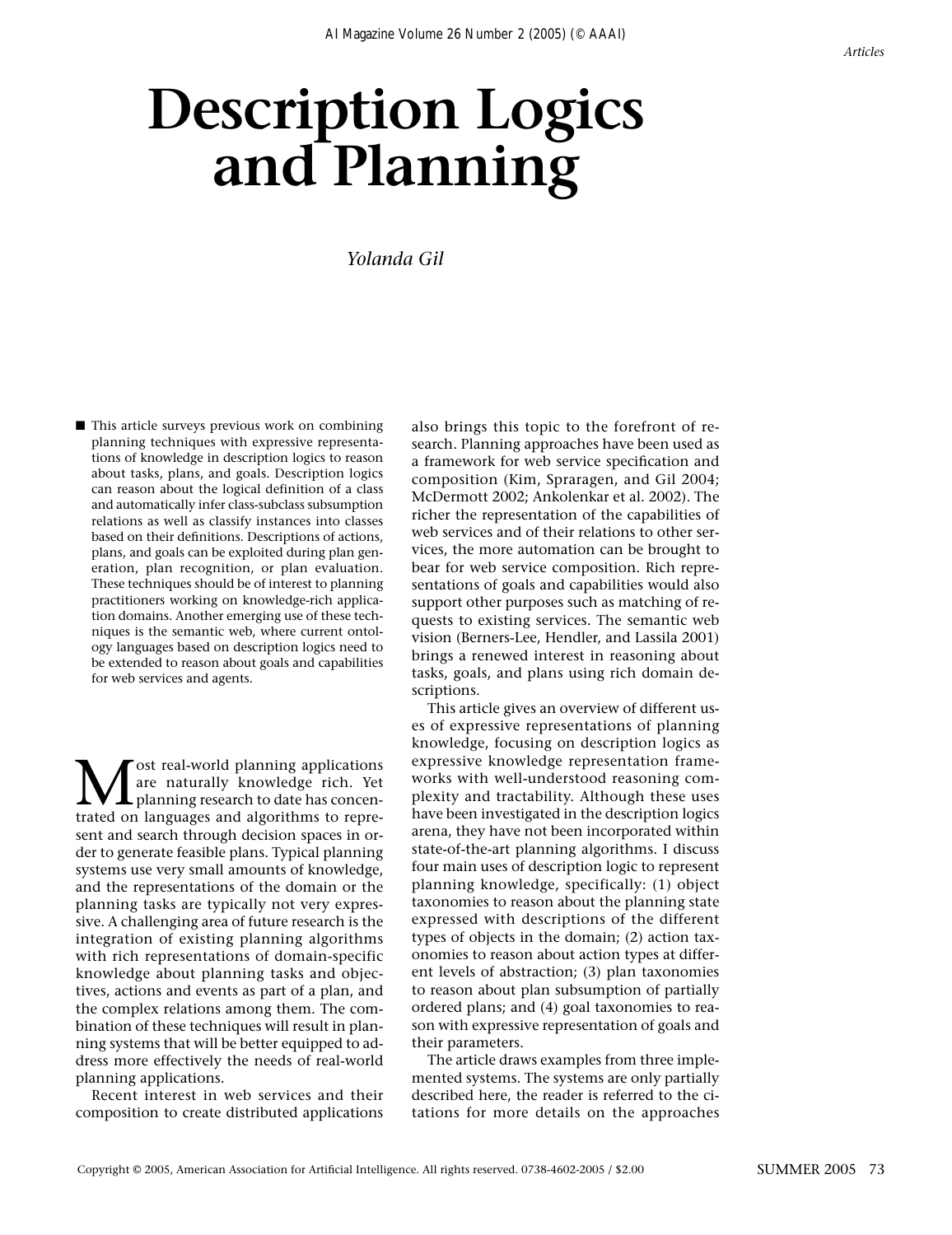used. One of these systems is CLASP (Devanbu and Litman 1996), a system developed to reason about action taxonomies and action networks. CLASP was applied to a telephony domain and was integrated with the LaSSIE software information system (Devanbu et al. 1991). This article also draws examples from SUDO-PLANNER (Wellman 1988), which exploited plan subsumption to control the search during plan generation. It was designed to reason about trade-offs in decision making under uncertainty and was developed for medical applications. SUDO-PLANNER had other features not described here, including uncertainty reasoning and partial goal satisfaction, policy constraints to relate actions to external events, conditional effects, and qualitative probabilistic networks. I also use examples from EXPECT (Gil 1994, Swartout and Gil 1995, Gil and Melz 1996, Blythe et al. 2001), an architecture for problem solving and reasoning that supports interactive acquisition of knowledge. EXPECT exploits structured representation of goals and capabilities to support sophisticated matching during problem solving as well as facilitating the generation of natural language paraphrases of problem-solving knowledge. The same goal and capability representations were used in the PHOSPHORUS agent matchmaker used in a multiagent system for an office environment (Gil and Ramachandran 2001, Chalupsky et al. 2002).

I will begin this article with a brief introduction to description logics. I then describe how to use description logics to reason about objects, actions, plans, and goals. I use examples taken from three implemented systems and also summarize along the way other related research that often integrates this work with other techniques in knowledge representation, planning, and natural language.

# A Brief Introduction to Description Logics

This section gives a short and informal introduction to description logics. See the papers by Brachman and Levesque (2004) and Baader et al. (2003) or the dl.kr.org web site for a comprehensive introduction and overview of description logics, their formal underpinnings, existing implementations, and applications. The role of description logics in the semantic web and their use in web ontology language standards are discussed in the papers by Antoniou and van Harmelen (2004); Horrocks, Patel-Schneider, and van Harmelen (2003); and Baader, Horrocks, and Sattler (2003).

Description logics are an extension of frame-

based systems that can express definitions of classes and relations. Description logic languages differ in expressivity, which determines the computational complexity of the reasoning algorithms for each language. Class definitions can include disjunction and negation as well as constraints on the relations to other classes. A *relation* between a class (its *domain*) and another class (its *range*) can be constrained in cardinality and type. Relations can also be given definitions and therefore have subclasses as well. Class *partitions* can be defined by specifying a set of subclasses that represent the partitions and can be *exhaustive* if all instances of the class belong to some partition and *disjoint* if there is no overlap in the subclasses. A class can be denoted as a *primitive class* and not given a definition, and in that case its subclasses and instances must be explicitly indicated.

Description logic systems use these definitions to automatically organize class descriptions in a taxonomic hierarchy and automatically classify instances into classes whose definitions are satisfied by the features of the instance. Specifically, description logic reasoners provide two key capabilities: (1) *class subsumption,* where a class C1 subsumes another class C2 if its definition includes a superset of the instances included in C2; and (2) *instance recognition,* where an instance belongs to a class if the instance's features (roles and role values) satisfy the definition of the class. Description logic systems also have mechanisms to detect inconsistent definitions and support reasoning through inheritance and default values. Because of multiple inheritance, the taxonomic hierarchy is often a lattice.

To illustrate the use of these different kinds of reasoning, I use a simple example that shows how to represent office meetings and then discuss how a meeting planner could exploit these representations. Figure 1 shows a representation, not complete for lack of space, of meetings and other events in a description logic. Classes are capitalized, and relations are shown in lowercase. An activity is defined as anything that has a start time, a day, a month, and a year. A work activity is defined as an activity that has a work location, which can be one of several given meeting rooms or an office. Anything that has a start time, a day, a month, a year, and two participants is considered to be a meeting. Conversely, any meeting must have those five features. Meetings can also have a project, a presentation, a duration, and a location, but these features are not necessary nor sufficient for something to be a meeting. Relations for presentations and meeting participants and presenters are also shown. Mtg7986 is specified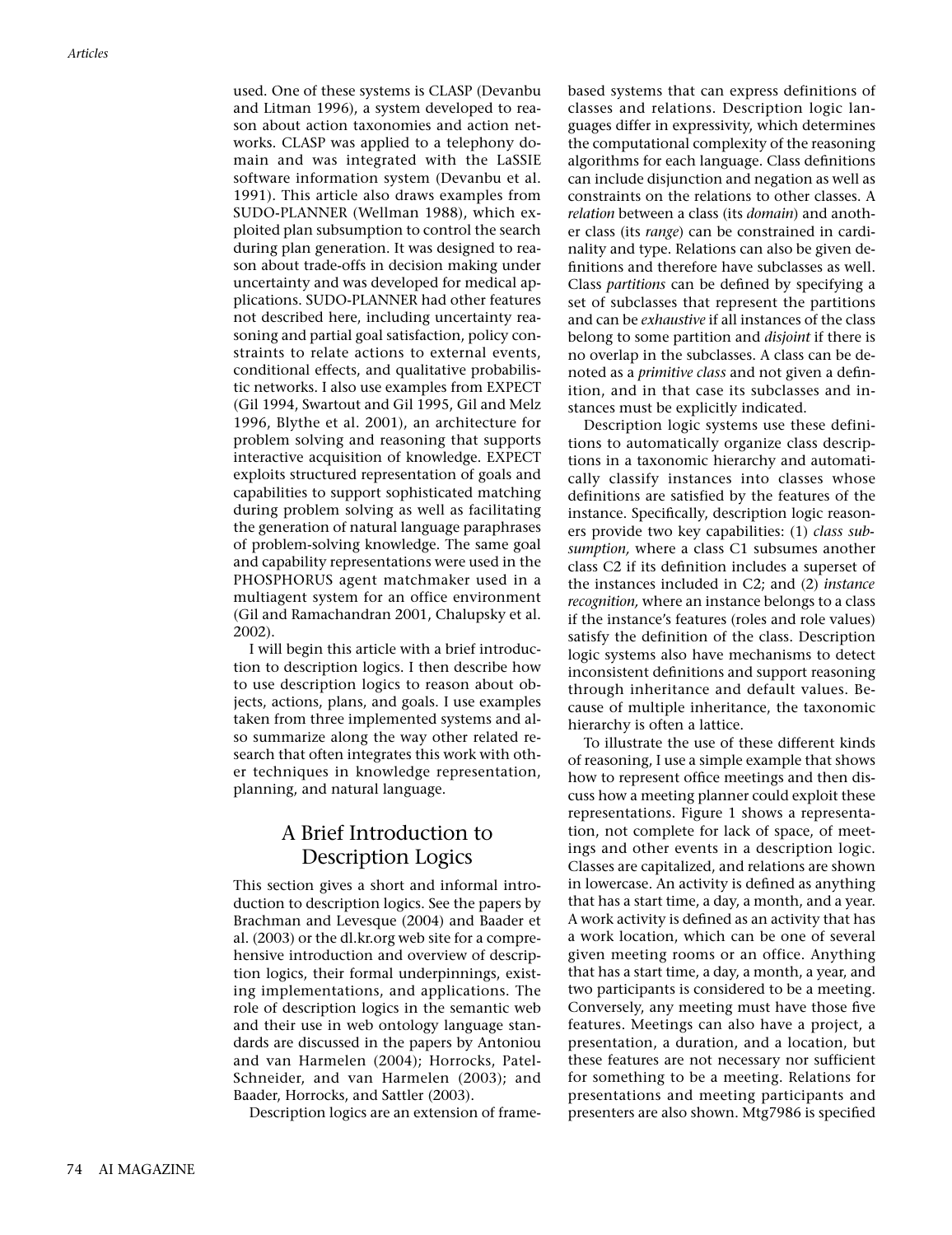as an instance, and several roles and their ranges are given, but notice that no parent class is specified.

Given these definitions, a description logic system would make the following inferences, which are in some cases quite subtle in the way they exploit the definitions. The Meeting class is a subclass of the Activity class, given that the definition of a meeting is subsumed by the definition of an activity since it has a start time, day, month, and year. A meeting may have a presentation. The relation presenter is a subclass of the relation meeting-participant. Smith is a presenter in mtg7986 and therefore is a meeting-participant. Mtg7986 is an instance of the Meeting class, given that mtg7986 complies with the definition of a meeting because it has a start time, day, month, year, and two meeting participants.

Knowledge bases developed with description logics are more modular and maintainable, since the reasoners are able to derive the taxonomy automatically and therefore the descriptions of classes and instances do not need to take into account all other definitions in the knowledge base. Note that by not stating explicitly the class of the instance mtg7986 we can decouple the definitions of the classes and the instances and therefore develop a more modular and maintainable knowledge base.

Description logic systems also facilitate the development of knowledge bases by detecting inconsistent descriptions. The reasoners would detect that mtg8897 is not consistent, since a work activity cannot have a location that is not a conference room or an office. Another important capability of description logics is to support queries that in effect form new classes on the fly. The figure shows a query for any instances that are meetings of the Trellis project, which will return mtg7986 and any others that satisfy that definition.

Some well-known description logic systems include CLASSIC (Brachman et al. 1991) (used in CLASP); NIKL (Moser 1983) (used by SUDO-PLANNER); LOOM (MacGregor 1991) (used by EXPECT); FaCT (Horrocks 1998); and RACER (Haarslev and Möller 2001).

Ontology languages for the semantic web based on description logics are now de facto World Wide Web Consortium (W3C) standards. OWL, the Web Ontology Language<sup>1</sup> includes in its specification three flavors of increasing expressivity and complexity. OWL-DL is a description logic built as an extension of (a subset of) RDF<sup>2</sup> with a reasonable level of expressivity and at the same time there already are highly optimized implemented systems for its language. OWL-Lite is a simpler subset of

```
(defconcept Activity
    :is (:and Thing
               (:exactly 1 start-time)
               (:exactly 1 day)
               (:exactly 1 month)
               (:exactly 1 year))
     :constraints (:some duration)
     :exhaustive-partition Work-Activity Non-Work-Activity)
(defconcept Work-activity
    :is (:and Activity
               (:the location Work-location)))
(defconcept Conference-room
    :is-primitive (one-of 9cr 11cr 12cr 4cr 10cr) 
(defconcept Office
     :is-primitive (one-of 901 919 949 934 950 913) 
(defconcept Work-location
    :is (:or Conference-room Office))
        (defconcept Meeting 
   :is (:and Thing
             (:exactly 1 start-time)
              (:exactly 1 day)
              (:exactly 1 month)
              (:exactly 1 year)
              (:at-least 2 meeting-participant))
   :constraints (:and (:some topic)
                     (:some project)
                      (:at-most 1 duration)
                     (:at-most 1 location)))
(defrelation presentation
   :is (:and (:the domain Meeting)
             (:the range Document)))
(defconcept Document :is-primitive thing)
 (defrelation owner
   :is (:and (:the domain thing)
             (:the range Person)))
(defrelation presenter
    :is (:composite-relation presentation owner))
(defrelation meeting-participant
   :is (:or (:and (:the domain Meeting)
                 (:the range Person))
     presenter))
(instance mtg7986
   :start-time 1500
   :day 12 :month December :year 2003
  :project Trellis
  :presentation Trellis-kickoff-slides.pdf
   :meeting-participant Diaz
  :location 9cr)
(instance Trellis-kickoff-slides.pdf Document
  :owner Smith)
(instance mtg8897 Work-activity :location Street)
(query ?TM (instance ?TM 
               (:and Meeting 
                     (:the project Trellis))))
```
*Figure 1. Some Descriptions to Represent Meetings in a Description Logic.*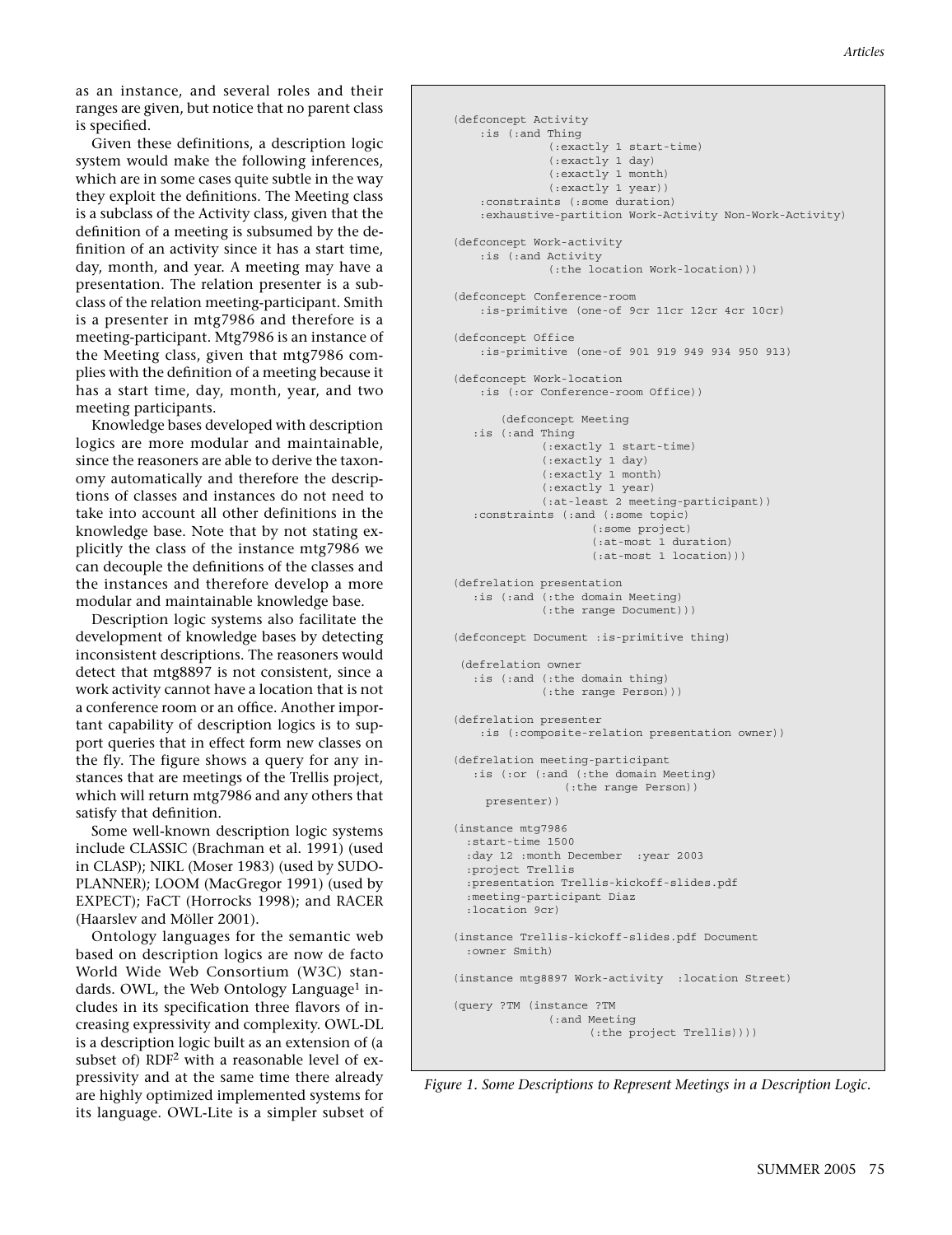OWL-DL. OWL-Full extends OWL-DL with additional constructs, extending on RDF as well. OWL and its predecessors have made description logic systems widely accessible and used at unprecedented levels.3

The following sections illustrate some of the uses of description logics in the context of diverse planning tasks and application domains.

## Reasoning about Object Taxonomies

Planning systems often reason about how actions transform an initial state of the world into a final state, changing the domain objects as actions are executed. State information is often expressed as a set of ground predicates, in some cases organizing objects into small type hierarchies. Expressive representations and reasoners can be used in planning systems to define complex domain terms and objects. For example, a meeting planner could reason about events and differentiate meetings from other activities and pose dynamically formulated queries about new kinds of meetings with different combinations of features, such as meetings relevant to specific projects, using the definitions shown in figure 1. These descriptions can also be used to reason about actions based on types of objects. For example, a meeting planner could use different criteria to handle meetings that are relevant to multiple projects.

CLASP, SUDO-PLANNER, and EXPECT all represented the objects in their respective domains in description logics, and as a result they were able to represent actions, plans, and goals in terms of object classes and the kinds of reasoning that can be supported with them. Stateof-the-art planning algorithms could be extended with state descriptions expressed in description logics and could support precondition matching through description logic reasoners.

The TINO mobile robot uses description logic to generate high-level plans (De Giacomo et al. 1996). The representation of the domain includes static axioms, used to represent background knowledge that does not change as actions are executed, and dynamic axioms that represent the changes caused by the actions. Conditional plans are generated, and during execution different branches can be selected based on sensory feedback.

The representations of actions using the representation of actions (RAT) using terminological logics planning framework (Heinsohn et al. 1992), used to design multimodal presentations in WIP (Wahlster et al. 1993), represents preconditions and effects using a description

logic restricted to conjunctions of feature restrictions and equality. An action can be applied to a state if the precondition expression subsumes the current world state. The expression in the effects results in the assignment of the values or restrictions in the features mentioned.

Artale and Franconi (1998) define a temporal description logic that incorporates Allen's interval relations (Allen 1984) and that can be used to specify descriptions of actions and plans in terms of temporal relations to world states and other actions.

# Reasoning about Action Taxonomies

Actions can be described at many levels of abstraction. For example, driving and flying are both moving actions with specific means of locomotion. Walking is also a moving action that does not require a transportation vehicle. If we describe moving actions in terms of their properties and constraints, they can be organized in a taxonomy that will then enable more efficient reasoning about actions through abstract classes. Simple action taxonomies that do not utilize description logics have been used for case-based planning (Alterman 1986), plan generation (Tenenberg 1989), and plan recognition (Kautz 1991). The advantage of using description logics is that the taxonomy can be constructed automatically by the system based on the class descriptions provided, instead of being built by hand, which is more time-consuming and prone to error. This can make the taxonomies and the approaches more scalable to problems with large numbers of complex actions.

I illustrate this idea with CLASP. CLASP used a STRIPS-like representation (Fikes and Nilsson 1971) of actions in the plan and assumed a propositional representation of planning problems with conjunctive expressions of preconditions and states. Figure 2 shows the core definition of actions and states, as well as some example actions and states in the telephony switching domain. The core definition of an action shows that it has actors, preconditions, and add and delete lists. Domain-specific types of states and actions are described using the corresponding core definitions. A system action is defined as any action performed by the system (not by a user). A connect dialtone action is defined as an action performed by a system that provides a dialtone when the telephone is off the hook and idle. Specific states and actions are created as instances of the classes defined in these taxonomies. The initial and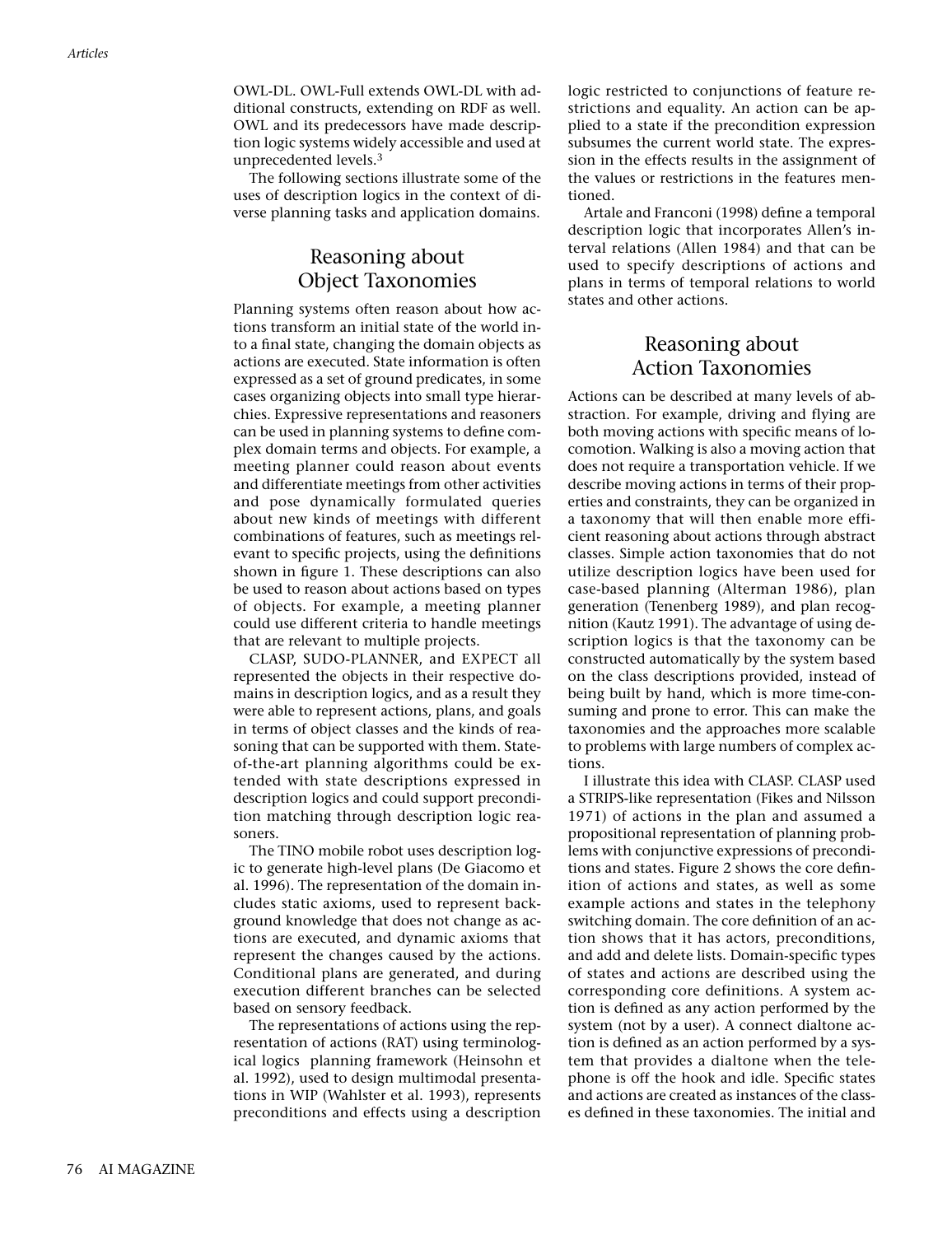goal states are defined as instances. Specific actions are defined as instances as well, for example connect-dialtone-on-u1 is performed by a switching system and requires the user to be idle.

CLASP used CLASSIC's classifier to reason about action taxonomies. For example, it would infer that Connect-Dialtone-Act is a subclass of System-Act based on their definitions. It would also infer that connect-dialtone-on-u1 is a System-Act, given that a switching system is a kind of system and is the agent of that action.

In SUDO-PLANNER, actions were represented as concepts, with action parameters as concept roles and action constraints represented as role restrictions. A taxonomy of action types enabled SUDO-PLANNER to exploit inheritance and classification. Figure 3 shows several examples of how actions are described in SU-DO-PLANNER. Given these descriptions, the system deduces that open-lung-biopsy is a surgery through subsumption reasoning.

Action taxonomies are particularly useful for organizing plan taxonomies, a topic I will discuss in the next section.

# Reasoning about Plan Taxonomies

Plan taxonomies can be built in various ways. This section illustrates how plan taxonomies can be built based on the actions that compose the plan, based on the initial conditions and goals achieved, based on how they change the initial state over time. Because the actions in the plan can be related through complex constructs, reasoning about plan subsumption is often done by extending a description logic with additional mechanisms.

Plan taxonomies have a variety of uses in planning. Plan taxonomies can support several aspects of reasoning about plans, including organization of plan classes, retrieval of plan types and instances with description-based queries, and validation of plans based on descriptions of valid classes of plans. This should be very useful in applications in which large amounts of complex plan instances need to be managed. For example, planning systems could retrieve relevant plans based on descriptionbased queries that refer to types of features of the current planning problem.

One use of plan taxonomies is to assist during plan generation. Some plans can be described as a network of actions, and hierarchical task network (HTN) planning approaches use these networks to generate plans (Ghallab, Nau, and Traverso 2004). Plan taxonomies

```
(DEFINE-CONCEPT Action
   (PRIMITIVE
         (AND Classic-Thing
               (AT-LEAST 1 Actor)
               (ALL ACTOR Agent)
               (EXACTLY 1 PRECONDITION)
               (ALL PRECONDITION State)
               (EXACTLY 1 ADD-LIST)
               (ALL ADD-LIST State)
               (EXACTLY 1 DELETE-LIST)
               (ALL DELETE-LIST State) 
        (EXACTLY 1 GOAL)
               (ALL GOAL STATE))))
(DEFINE-CONCEPT State
   (PRIMITIVE Classic-Thing))
(DEFINE-CONCEPT System-Act
   (AND Action
             (ALL ACTOR System-Agent)))
(DEFINE-CONCEPT Connect-Dialtone-Act
   (AND System-Act
           (ALL PRECONDITION
                 (AND Off-Hook-State
                        Idle-State))
          (All Add-LIST Dialtone-State)
           (ALL DELETE-LIST Idle-State
          (ALL GOAL
                  (AND Off-Hook-State
                        Dialtone-State))))
(DEFINE-CONCEPT Callee-Off-Hook-State
    (PRIMITIVE State))
(DEFINE-CONCEPT Callee-On-Hook-State
   (PRIMITIVE State))
(DEFINE-CONCEPT Callee-Off-Caller-On-State
    (AND Callee-Off-Hook-State Caller-On-Hook-State))
(CREATE-IND state-u1on-u2off
    (AND state-U1on State-U2off))
(CREATE-IND connect-dialtone-on-u1
    (AND Connect-Dialtone-Act
          (FILLS ACTOR switching-system)
          (FILLS PRECONDITION state-u1off-idle)))
```


*Figure 2. Core Definitions and Examples of Actions and States in CLASP (from Devanbu and Litman [1996]).*

could help organize plans based on the types of actions used within these decompositions. Other planning approaches use plan space search by incrementally adding new actions to the plan (Weld 1999). Reasoning about how two plans relate to one another is important in order to ensure that any two areas of the solution space are searched only once. This results in more efficient search. It is also important for planning algorithms to exhibit a property known as systematicity, which means that they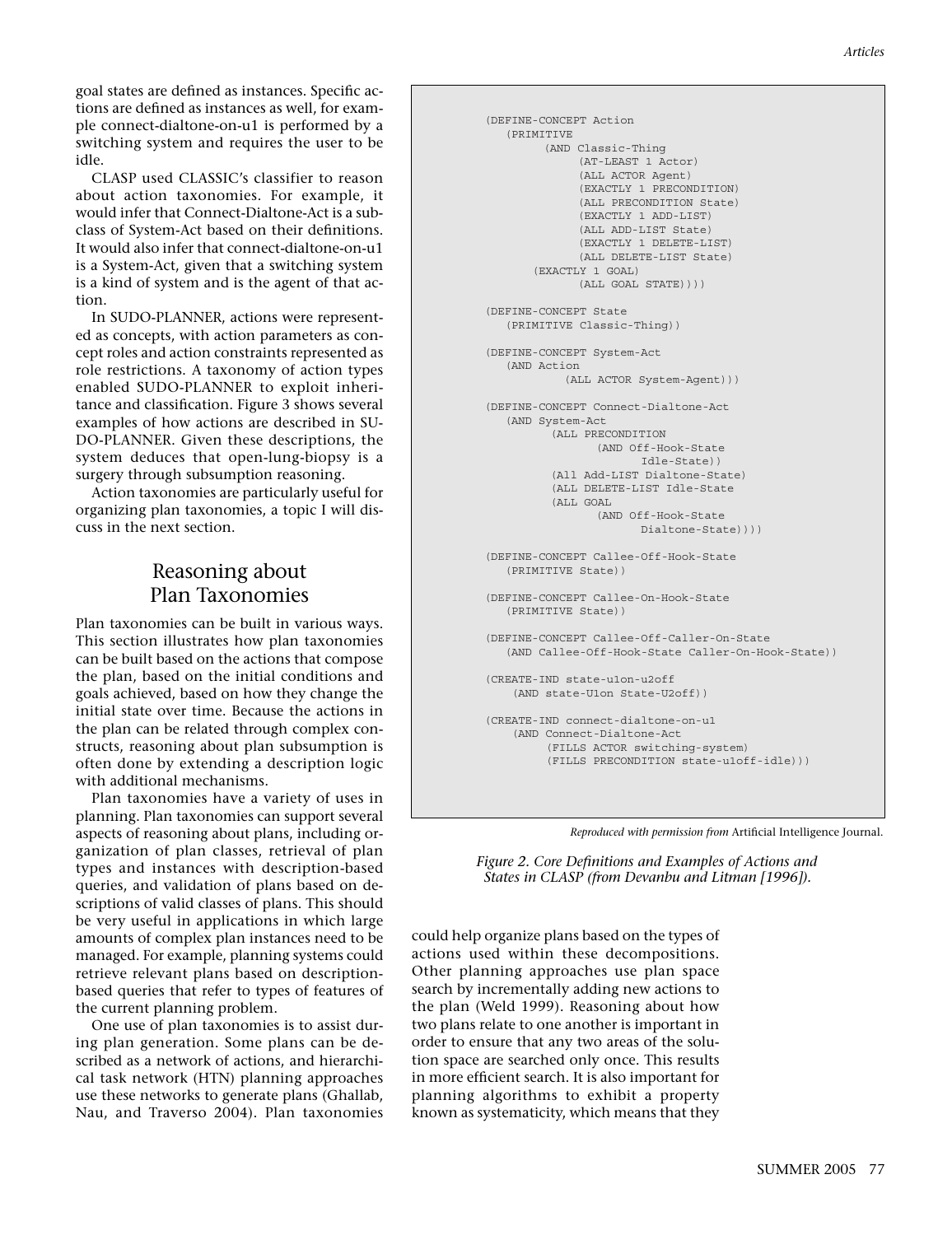```
(defconcept surgery 
   :is (:and action 
              (:the route invasive-path-into-body)))
(defconcept biopsy
   :is-primitive action ...))
(defconcept open-lung-biopsy
    :is (:and biopsy
              (:the route open-lung-path)))
(defconcept open-lung-path
    :is (:and invasive-path-into-body ...))
```
*Reproduced with permission from Michael Wellman.*

*Figure 3. Examples of Action Descriptions in SUDO-PLANNER (from Wellman 1988).*

> can map out the search space that they explore in an organized, comprehensive, and nonoverlapping way. Typically in planning algorithms two plans are considered to be related based on the specific steps and links that they include. These algorithms could use plan taxonomies to relate plans in more sophisticated ways, exploiting different levels of abstraction of actions and plans as well as definitions of aggregate steps and domain knowledge.

CLASP used plan taxonomies to organize, validate, and retrieve plans in a library. Plans are defined in CLASP's language, an extension to CLASSIC. Plans are described as networks of actions that achieve a goal from a given initial state. The action networks, denoted as PLAN-EXPRESSION, are partially ordered plans that include iteration and branching. A PLAN-EX-PRESSION can be described with the constructs SEQUENCE, LOOP, REPEAT, TEST (conditional branching), OR (disjunctive branching), and SUBPLAN. The SUBPLAN construct supports modular definitions of plans through definitions of meaningful subnetworks. Figure 4 shows the core definition of a plan, as well as some domain plans to illustrate these constructs. Subtypes of the class plan can be defined to create a taxonomy of plan types. For example, a plan for plain old telephone service (POTS) can be defined as one in which a caller picks up the telephone and dials; if the callee's phone is off hook, the caller gets a busy signal and hangs up; otherwise the call proceeds. Notice that Originate-And-Dial-Plan is a subplan that is defined separately, and its plan expression is inserted in the appropriate node of the POTS plan expression. Specific plans are called *scenarios,* and they reflect different linearized

sequences of actions that can be executed in the world. Figure 4 also shows a scenario in which the caller picks up the phone, gets a dialtone, dials and gets a busy signal, and hangs up causing the system to disconnect.

CLASP supported subsumption and classification of plans and scenarios by extending the functions provided in CLASSIC for concepts and instances. A plan description A subsumes a plan description B if the initial state and goal state of A subsume the initial and goal states of B and if the plan expression of A subsumes the plan expression of B. The subsumption of plan expressions was defined by considering action networks as an extension to deterministic finite automata (DFA) where the transitions are CLASSIC subsumption checks. The plan expression EA of a plan class A subsumes the plan expression EB of a plan class B if the languages accepted by their corresponding DFAs are subsumed, that is, DEA's language is a subset of DEB's language. A scenario is an instance of a plan class if the action network of the plan expression of the scenario is accepted by the DFA defined by the plan expression of the plan class.

MRL also used description logics to query and index plan libraries (Koehler 1996). MRL is a case-based planning system that uses conjunctive expressions of preconditions and goals to be achieved by a plan and retrieves relevant plans to a new case by querying the plan library about plans whose preconditions and/or goals subsume the new case. Plans in the library are indexed by features that reflect the main properties of the problem. A plan in the library is considered more specific than another if its index is more specific.

SUDO-PLANNER used plan taxonomies to guide plan generation using plan space search (Weld 1999). It represented plans as partially ordered sets of actions and used plan subsumption to detect nodes in the search that are redundant with others and therefore need to be eliminated. Plan subsumption was evaluated through bipartite graph matching. Figure 5 illustrates some examples of plans shown as sequences of three steps (for example, P is [a1 a2 a3]). To simplify things, we will denote actions by letters with subscripts where subsumers have a lower number (for example, a1 subsumes a5, b2 subsumes b3). The lines show subsumption of individual steps (for example, a1 subsumes a3, a4, and a6.). A plan subsumes another plan if their steps have an exclusive pairwise (isomorphic) subsumption relation in the order in which they appear in each plan. The search algorithm used plan subsumption to eliminate redundant nodes from the search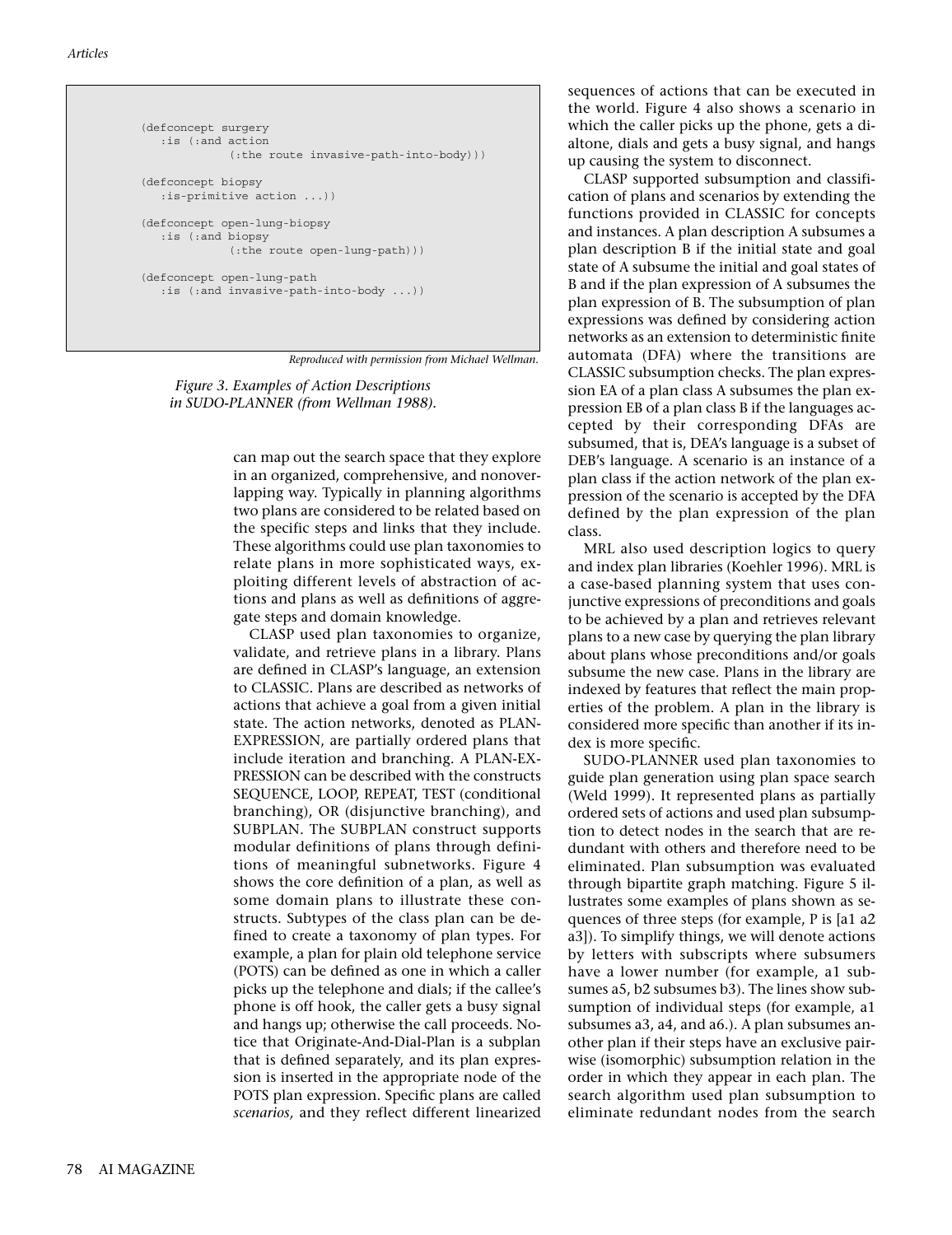space. A node is eliminated if its plan is subsumed (dominated) by another node. New search nodes are created by adding constraints to a parent node, either by making a step more specific (according to the action taxonomy) or by eliminating a step. We will denote a partial plan (including the null plan) as A\*. For example, a node with a plan  $A^*$  a1  $A^*$  could be expanded to a plan a2  $A^*$  or  $A^*$  a1 b5  $A^*$ . Figure 6 illustrates how redundant paths are handled. In this example, a2 b7  $A^*$  is subsumed by a1 b5  $A^*$ , and thus eliminated.

Plan taxonomies can also be defined using sets of constraints, including temporal constraints. T-REX (Weida and Litman 1992) exploits action taxonomies and temporal networks of actions in order to compute plan subsumption. T-REX presents an approach to plan recognition in which, after observation of a new action instance, the entire set of hypotheses is reworked as a result of the classification of the instance.

# Reasoning about Goal Taxonomies

An important issue in reasoning about plans, processes, and activities is the description of the desired goals (or objectives or tasks) as well as which actions (or procedures or agents) have the capability to achieve them. In planning systems, goals and capabilities are typically described as a predicate with a name and several arguments and are matched through straightforward variable unification. Goal taxonomies could be used to support more flexible matching approaches exploiting subsumption to relate otherwise disparate descriptions. This is especially important given the recent emphasis on distributed approaches, in which planners, agents, or services need a certain goal accomplished by others, but each may have its own way to describe the goal.

EXPECT uses goal taxonomies for matching. A theme of the work on EXPECT is that the representations in a knowledge base should be understandable to end users, since a user needs to understand how a system is solving a problem before embarking on adding new knowledge. As a result, EXPECT's representation of goals and capabilities is inspired in earlier natural language work (Swartout, Paris, and Moore 1991; Swartout and Moore 1993). They are represented as verb clauses using a case-grammar formalism (Fillmore 1968). Each capability consists of a verb that specifies what is to be done and a number of cases that specify the roles of the objects. Each case is effectively a parameter and is specified with a role name and a

```
 (DEFINE-PLAN Plan
    (PRIMITIVE
             (AND Clasp-Thing
                 (EXACTLY 1 INITIAL)
                 (ALL INITIAL State)
                 (EXACTLY 1 GOAL)
                 (ALL GOAL State)
                 (EXACTLY 1 PLAN-EXPRESSION)
                 (ALL PLAN-EXPRESSION
                        (LOOP Action)))))
(DEFINE-PLAN Pots-Plan
   (AND Plan
    (ALL PLAN-EXPRESSION
            (SEQUENCE
              (SUBPLAN
                   Originate-And-Dial-Plan)
              (TEST
                   (Callee-On-Hook-State
                    (SUBPLAN Terminate-Plan))
                   (Callee-Off-Hook-State
                     (SEQUENCE
                         Non-Terminate-Act
                         Caller-On-Hook-Act
                         Disconnect Act)))))))
(DEFINE-PLAN Originate-And-Dial-Plan
    (AND Plan
             (ALL PLAN-EXPRESSION
                    (SEQUENCE Caller-Off-Hook-Act
                               Connect-Dialtone-Act
                               Dial-Digits-Act))))
(CREATE SCENARIO
       pots-busy-scenario
        (AND Plan
               (FILLS INITIAL state-u1on-u2off)
               (FILLS GOAL state-u1on)
               (FILLS PLAN-EXPRESSION
                        (caller-off-hook-u1
                         connect-dialtone-on-u1
                         dial-digits-u1-to-u2
                         non-terminate-on-u2
                         caller-on-hook-u1
                        disconnect-u1))))
```
*Figure 4. Core Definition and Examples of CLASP Plans (from Devanbu and Litman [1996])*

type using terms that are defined in a domain ontology. A typical role is a direct object (denoted as OBJ); other role names are often prepositions.

Figure 7 shows some examples of how goals and capabilities are represented in EXPECT. With the definitions given for move, move cargo by air, and airlift, the system determines that move cargo by air and airlift are equivalent. It will also infer that mv23 is an airlift, and the query for airlift instances will return mv23.

An important feature is the declarative representation of qualification parameters (in addition to data-passing parameters) for goals and capabilities. Qualification parameters express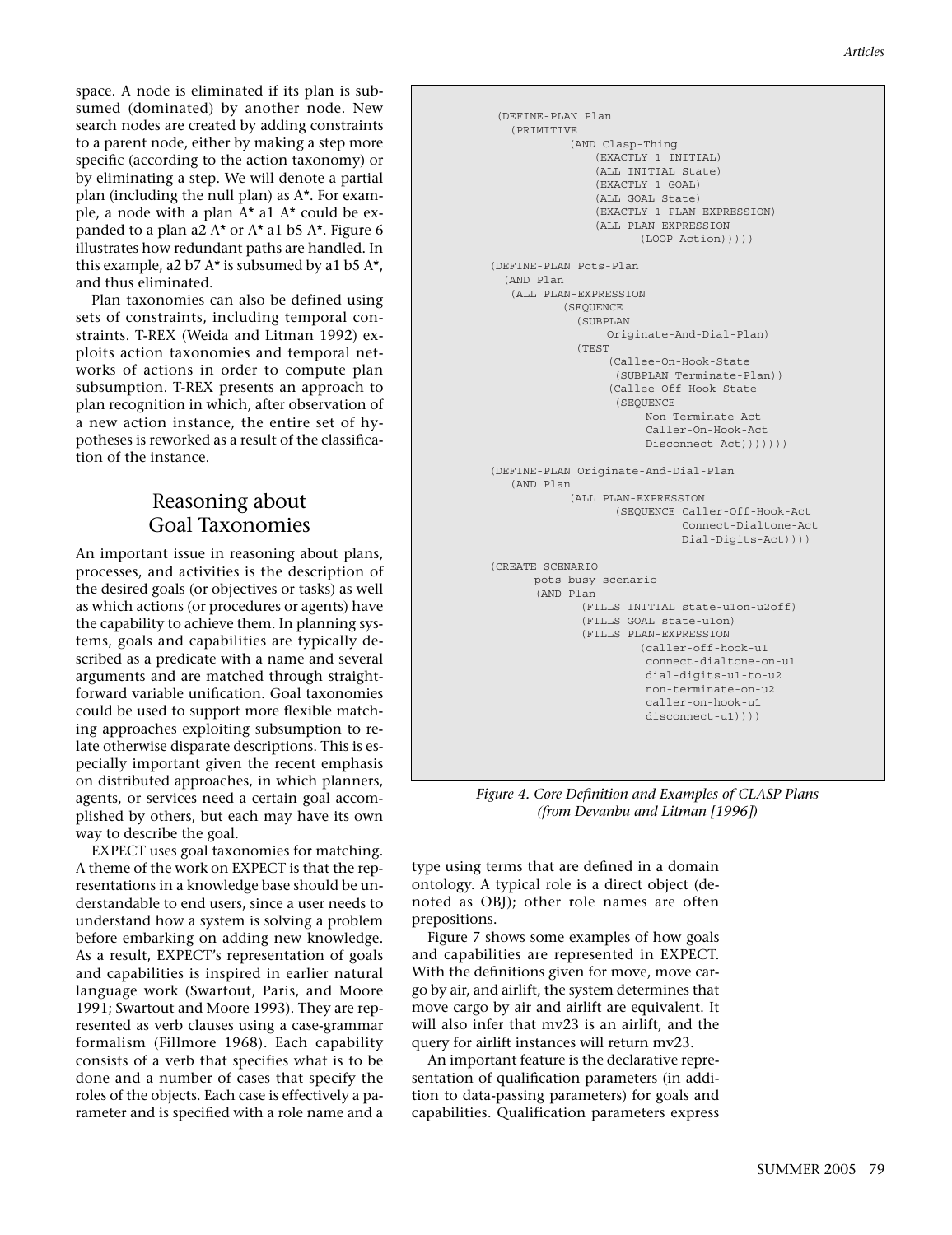

*Figure 5. Plan Subsumption in SUDO-PLANNER Can Be Viewed as Bipartite Graph Matching.* 

Plan P subsumes plan Q since a1 subsumes a3, a2 subsumes a4, and a5 subsumes a6. Plan R does not subsume plan S because there is not a one-to-one correspondence based on subsumption for each of the three actions in the plans.

> what needs to be done with data parameters in an explicit way but are not strictly necessary to carry out operations on the data parameters. Both data and qualification parameters may be single instances or concepts or sets of instances or concepts that may be intensionally or extensionally specified. For example a goal to compute the factorial of a number would be represented with a qualification parameter "factorial" and a data parameter that would be the number. The parameters in goals and capabilities may be of the following types:

*a specific instance,* for example, the USS *Coronado*, represented as (the-instance USS-Coronado)

*an abstract concept to specify a qualification parameter,* for example, air superiority, represented as (the-concept air-superiority)

*an instance type,* for example, barge, represented as (barge)

*a concept type,* which includes all its subtypes, for example, command-and-control-structure, represented as (subtype-of command-and-control-structure)

*a set of instances, intensionally or extensionally specified,* for example, Mexico and Canada, represented as (the-set Mexico Canada)

*a set of concepts, intensionally or extensionally specified,* for example, types of cargo can be referred to as (the-set Breakbulk ContainerCargo) or intensionally as (set-of (subtype-of Cargo)).

A posted goal or objective during problem solving could be to allocate cargo to a set of ships, represented as:

(assign (OBJ (the-set Breakbulk ContainerCar- $(go))$ ) (TO (the-set sh1 sh2 sh3)))

A method with the following capability could be applied to achieve this objective:

(assign (OBJ (set-of (subtype-of Cargo))) (TO (ship))

This is done by a matcher, which automatically translates goals and capabilities into LOOM definitions following an algorithm described by Gil and Gonzalez (1996). The bottom of figure 8 shows the concepts that would be created by the system to reflect the capability and goal just discussed. LOOM's classifier then reasons about these definitions and places them in a lattice, where more general definitions subsume more specific ones. An example is shown in figure 8. Notice that subsumption reasoning uses the definitions of the domain terms (for example, definitions of vehicles, aircrafts, and trucks) in order to build the lattice. As a result, the capability to "move cargo with a vehicle" will subsume one to "move cargo with an aircraft," because according to the domain ontologies vehicle subsumes aircraft. The capabilities are automatically organized according to their definitions, and they can be compared based on their place in the lattice.

When a goal arises during problem solving, subsumption-based matching can help find suitable capabilities, but in some cases no subsuming capability may be available. In these cases it may be possible to fulfill the goal by decomposing it and expressing it in different terms. This allows a more flexible matching than is possible if one required an exact match for goals and methods. EXPECT supports several types of reformulations.

A *covering reformulation* transforms a goal into a set of goals that partition the original goal based on subclass partitions. If all the goals in the set are achieved, the intent of the original goal is achieved. For example, suppose a goal of moving cargo has been posted, but no applicable methods have been found. Suppose that cargo is partitioned into several subcategories such as breakbulk, container, and so on. and that there are methods to move each of these categories; the original goal can then be reformulated into several new conjunctive goals to move each type of cargo in the partition.

A *set reformulation* is like a covering reformulation except that it involves a goal over a set of objects that is reformulated into a set of goals over individual objects.

An *input reformulation* is somewhat similar to the support that some languages provide for polymorphic operators. This kind of reformulation occurs when a goal is specified with a general parameter and no single method is avail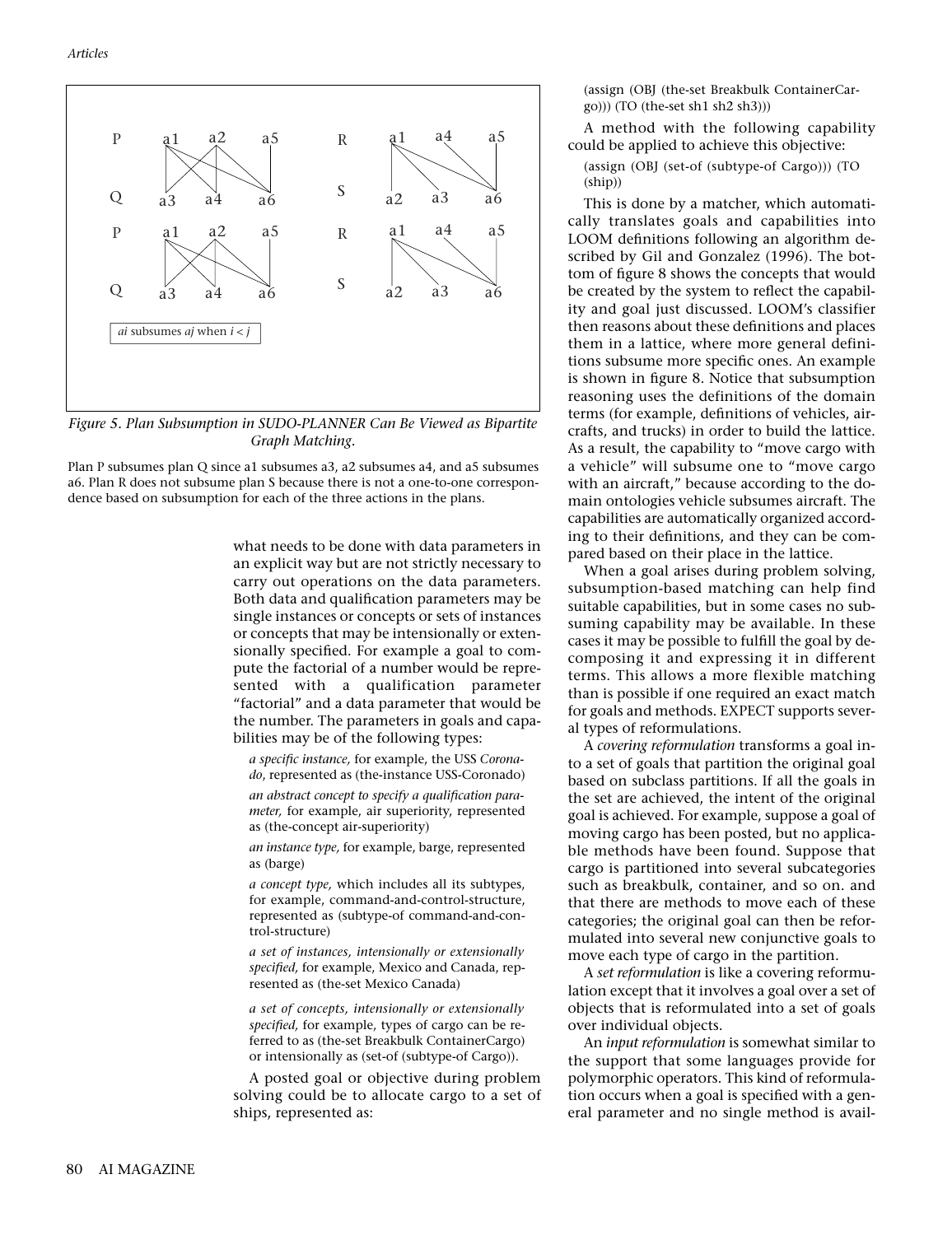able at a sufficiently general level to handle the parameter. In that case, the goal can be reformulated into disjunctive subgoals based on the subtypes of the parameter given in the ontology.

These structured representations of goals and capabilities have been used in three different and related contexts that require reasoning about goals: problem-solving goals, planning objectives, and agent capabilities.

Problem-solving knowledge that can be represented in EXPECT consists of a set of methods. Each method has a capability that declares what task can be achieved by the method, a body that describes how the capability is achieved, and a return type that characterizes what the method produces. The method body is written in a programming language that includes basic constructs such as a conditional test and can also include other goals. These goals may be matched by the capabilities of other methods, in which case they will be used when the method is applied, resulting in a tree structure of methods. EXPECT capability descriptions for methods are specified in a similar way to goals, except that variables may appear in the capability descriptions. These are bound when the capability descriptions are matched with goals. Because it uses structured representations of method capabilities, EXPECT can reason about how different methods relate to each other. This is useful for organizing method libraries as well as to support the acquisition of new problem-solving methods. These representations also support natural language paraphrasing, which is useful to develop adequate knowledge-acquisition tools accessible to end users with no logic or programming background.

A second use of this kind of structure in the goal representation is to describe steps or tasks in plans that accomplish those goals. Understanding tasks and reasoning about types of tasks can be useful to express concisely properties of those types of tasks, such as their duration or their cost. For example, INSPECT (Valente et al. 1999) is a knowledge-based system for plan evaluation and critiquing built with EXPECT that analyzes a manually created air campaign plan and checks for commonly occurring plan flaws, including incompleteness, problems with plan structure, and unfeasibility due to lack of resources. Given a plan as a set of tasks and objectives, it would point out, for example, that if one of the objectives in the plan is to gain air superiority over a certain area, then there is a requirement for special facilities for storing special fuel that is currently not taken into account. This was done by reasoning



*Figure 6. The Search for a Plan in SUDO-PLANNER Is Guided by a Strategy Called Dominance Proving.*

Any search node whose plan is dominated (that is, subsumed) by a plan in another node is eliminated. Here,  $[a2 b7 A<sup>*</sup>]$  is subsumed by  $[a1 b5 A<sup>*</sup>]$ , so its node is eliminated from the search.

about the kinds of objectives (goals) in the plan and their requirements based on their type and expressed through the goal taxonomy.

A third use of this kind of structured representations of goals is agent matchmaking. This was used in the PHOSPHORUS system within the Electric Elves architecture (Gil and Ramachandran 2001, Chalupsky et al. 2002). Multiagent architectures typically offer matchmaking services that an agent can query to find what other agents can perform a given task. For example, a route planning agent may invoke threat detection agents in order to make a safe choice among all possible routes. Typically, simple string matching suffices since the agent communities are relatively small and the agents that need to issue a request can be told beforehand what other agents are available and how they have to be invoked. In addition, most current multiagent systems assume that an agent can perform a few tasks (often just a single task), where the advertisements and invocations of agents are negotiated in advance by the agent designers and thus can be significantly simplified. In large and heterogeneous communities of agents, where the agent that formulates the request would have no idea of whether and how another agent has advertised relevant services, there is a need for more sophisticated matchmaking mechanisms. The kinds of goal representations used in EXPECT provide a richer language for advertising the capabilities of agents and would support more flexible matching algorithms. In PHOSPHO-RUS, the agent capabilities are translated into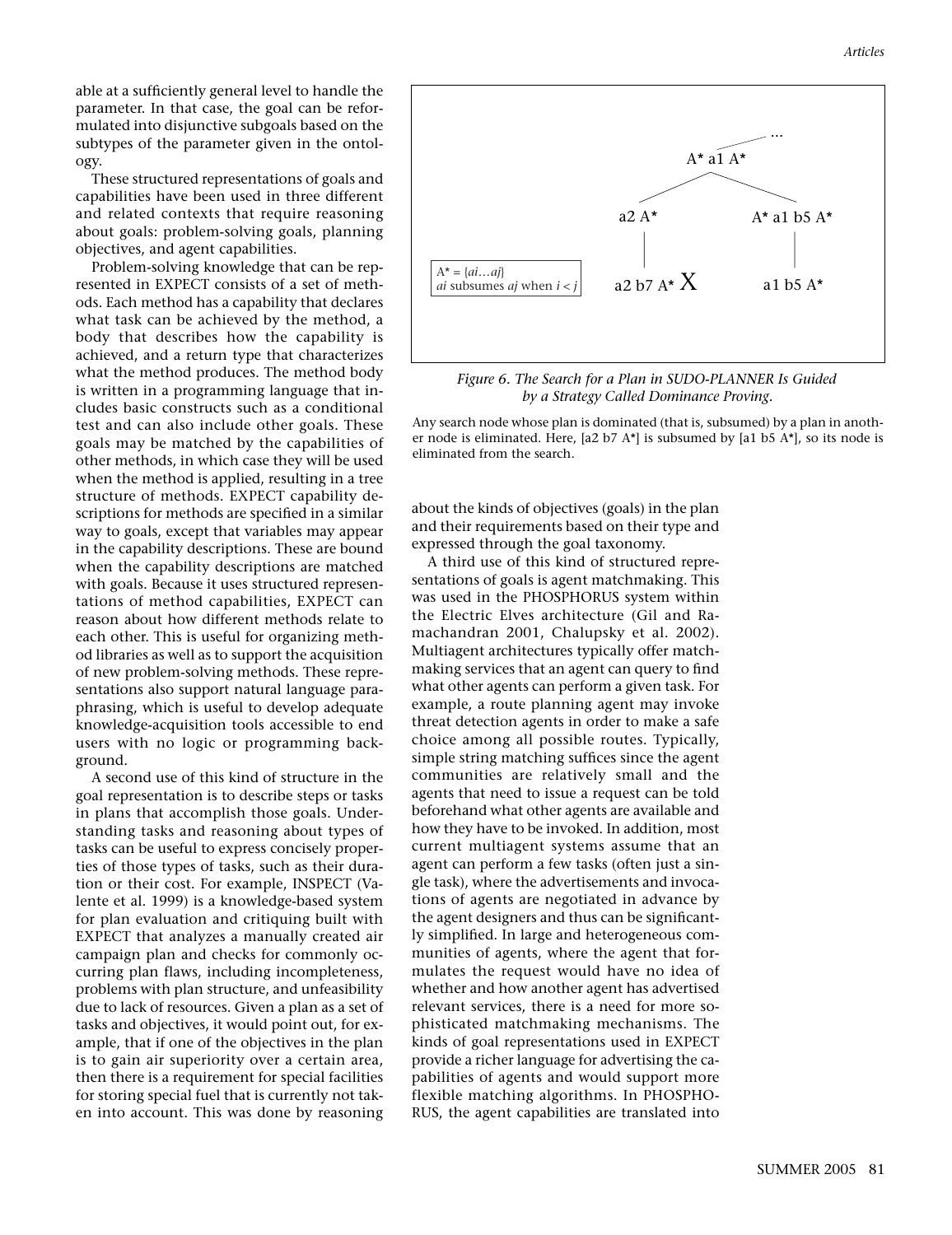```
(defconcept Move
   :is (:and Action
              (:some obj Cargo)
              (:some with Vehicle)))
(defconcept Vehicle
    :is-primitive (:partition Aircraft Ship))
(defconcept Move-cargo-by-air
   :is (:and Move
              (:some obj Cargo)
              (:all with Aircraft)))
(defconcept Airlift 
   :is (:and Move (:all with Aircraft)))
(defconcept Cargo 
   :is-primitive thing)
 (defconcept Breakbulk
   is-primitive Cargo)
(defconcept ContainerCargo
   :is-primitive Cargo)
(instance mv23 Move
    (obj container23)
     (with C-140)
     (on 7-25-04))
(query ?A (instance ?A Airlift))
(defconcept AssignBB&C 
   :is (:and Assign
              (:the obj (:and Extensional-Concept-Set
(:filled-by Concept-name Breakbulk)
(:filled-by Concept-name Container)
              (:the to (:and ship Extensional-instance-set
(:filled-by Instance-name sh1)
(:filled-by Instance-name sh2)
                                (:filled-by Instance-name sh3)))
(defconcept z98 
    :is (:and Assign
              (:the obj (:and Cargo Intensional-Concept-Set))
              (:the to (:and ship Intensional-Concept))))
```
*Figure 7. Examples of Goal and Capability Representations in EXPECT.* 

The last two concepts are automatically created by the matcher to represent a capability and a posted goal, respectively, that are related through subsumption.

> LOOM descriptions as described earlier. The matchmaker uses subsumption, reverse subsumption, and several kinds of reformulations to find agents relevant to a request.

> Other goal and action taxonomies have been developed based on linguistic theories. Di Eugenio and Webber (1992) use Jackendoff's Conceptual Structure primitives (Jackendoff 1992) and maps them to class descriptions; for example, carry can be defined as a kind of move with a physical means of taking an object. Di Eugenio (1994) augments these descriptions with ef-

fects, conditions, and substeps and found them effective to interpret purpose clauses (for example, cut the square in half along the diagonal in order to make two triangles) in natural language.

In summary, structured representations of goals and capabilities support complex subsumption-based matchmaking and goal reformulations. An important benefit of goal taxonomies is loosely coupling between goals and capabilities, that is, between what is to be accomplished and what are possible ways to get it accomplished. This is a key feature as planning systems scale up and move towards distributed frameworks.

## Summary and Future Prospects

Description logics have been used in several aspects of planning, including plan analysis, plan generation, plan recognition, plan retrieval, and plan evaluation and critiquing. Through expressive class descriptions and subsumption reasoning, description logic systems can support sophisticated queries about planning knowledge based on object taxonomies, action taxonomies, plan taxonomies, and goal taxonomies. These taxonomies can be combined to create powerful abstractions of planning knowledge. Description logic languages and systems can be extended to support temporal and control constructs that are central to planning problems. By incorporating these techniques, state-of-the-art planning research would be better positioned to tackle the challenges of reasoning about plans in knowledgeintensive environments in military planning, enterprise and process modeling and management, scientific research, and space operations. As the planning community continues to tackle more practical and ambitious tasks, description logics are an important ingredient to scale up and provide the kinds of knowledge representation and reasoning capabilities required by these applications.

Description logics are now central to the semantic web vision, since the adopted web ontology language OWL is based on description logics. The combination of description logics and planning techniques becomes directly relevant to reasoning about web services and agents in terms of their goals and capabilities. A knowledge-rich web with semantic underpinnings, where many simple tasks are automated and more complex tasks can be automated through their composition, is unlikely to be a reality without building on the techniques described in this article.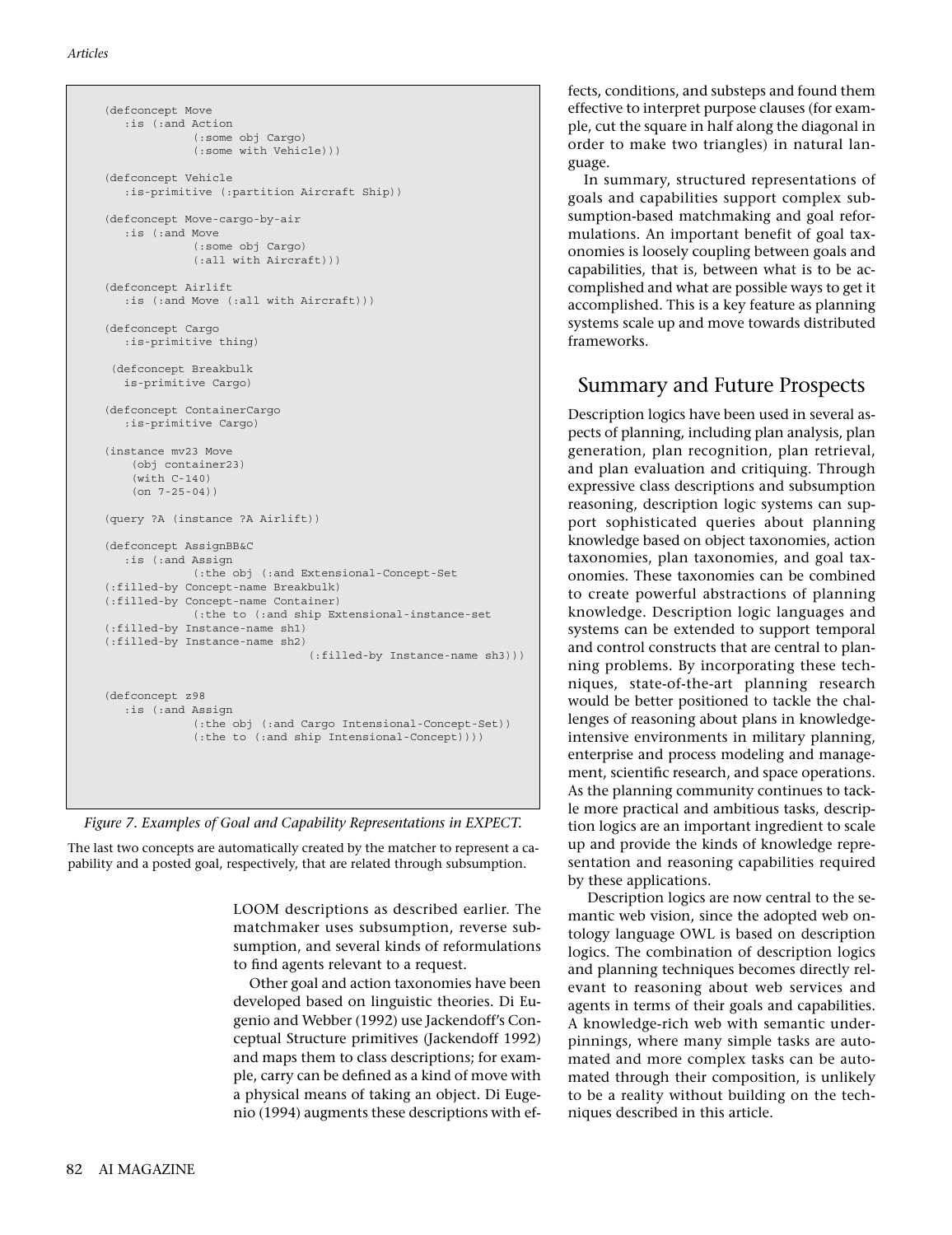

*Figure 8. Goal Matching in EXPECT Using the LOOM Classifier.*

### Acknowledgements

The author gratefully acknowledges the Interactive Knowledge Capture group and other researchers past and present at USC/ISI for many fruitful discussions over the years, as well as the students of the graduate course on Artificial Intelligence Planning at the University of Southern California and *AI Magazine* reviewers for feedback on the article. This work was supported in part by the DARPA Personalized Agents that Learn (PAL) program under contract number NBCHD030010.

#### Notes

1. See the OWL Web Ontology Language Overview edited by Deborah McGuinness and Frank van Harmelen (http://www.w3.org/TR/owl-features).

2. RDF Schema, edited by Dan Brickley and R. V. Guha (http://www.w3.org/TR/rdf-schema/).

3. See http://www.w3.org/2001/sw/WebOnt/ for good introductory materials, methodology for practical use, and pointers to implemented tools such as editors, parsers, and reasoners.

#### References

Allen, J. 1984. A General Model of Action and Time. *Artificial Intelligence* 23(2): 123–154.

Alterman, R. 1986. An Adaptive Planner. In *Proceedings of the Fifth National Conference on Artificial Intelligence* (AAAI-86). Menlo Park, CA: AAAI Press.

Ankolenkar, A.; Burstein, M.; Hobbs, J. R.; Lassila, O.; Martin, D. L.; McDermott, D.; McIlraith, S. A.; Narayanan, S.; Paolucci, M.; Payne, T. R.; and Sycara, K. 2002. DAML-S: Semantic Markup for Web Services. In *Proceedings of the First International Semantic Web*

*Conference* (ISWC'02). Lecture Notes in Computer Science 2342. Berlin: Springer.

Antoniou, G., and van Harmelen, F. 2004. *A Semantic Web Primer*. Cambridge, MA: The MIT Press.

Artale, A., and Franconi, E. 1998. A Temporal Description Logic for Reasoning about Actions and Plans. *Journal of Artificial Intelligence Research* 9: 463–509.

Baader, F.; Calvanese, D.; McGuinness, D.; Nardi, D.; and Patel-Schneider, P., eds. 2003. *The Description Logic Handbook: Theory, Implementation and Applications.* New York: Cambridge University Press.

Baader, F.; Horrocks, I.; and Sattler, U. 2003. Description Logics as Ontology Languages for the Semantic Web. In Festschrift in Honor of Jörg Siekmann, Lecture Notes in Artificial Intelligence, ed. Dieter Hutter and Werner Stephan. Berlin: Springer-Verlag.

Berners-Lee, T.; Hendler, J.; and Lassila, O. 2001. The Semantic Web. *Scientific American* 284(5) (May): 34–43.

Blythe, J.; Kim, J.; Ramachandran, S.; and Gil, Y. 2001. An Integrated Environment for Knowledge Acquisition. In *Proceedings of the 2001 International Conference on Intelligent User Interfaces* (IUI-2001). New York: Association for Computing Machinery.

Brachman, R. J.; and Levesque, H. J. 2004. *Knowledge Representation and Reasoning.* San Francisco: Morgan Kaufmann Publishers.

Brachman, R.; McGuinness, D.; Patel-Schneider, P.; Alperin Resnick, L.; and Borgida, A. 1991. Living with CLASSIC: When and How to Use a KL-ONE-like Language. In *Principles of Semantic Networks—Explorations in the Representation of Knowledge,* ed. John F. Sowa. San Francisco: Morgan Kaufmann Publishers.

Chalupsky, H.; Gil, Y.; Knoblock, C. A.; Lerman, K.; Oh, J.; Pynadath, D. V.; Russ, T. A.; and Tambe, M.